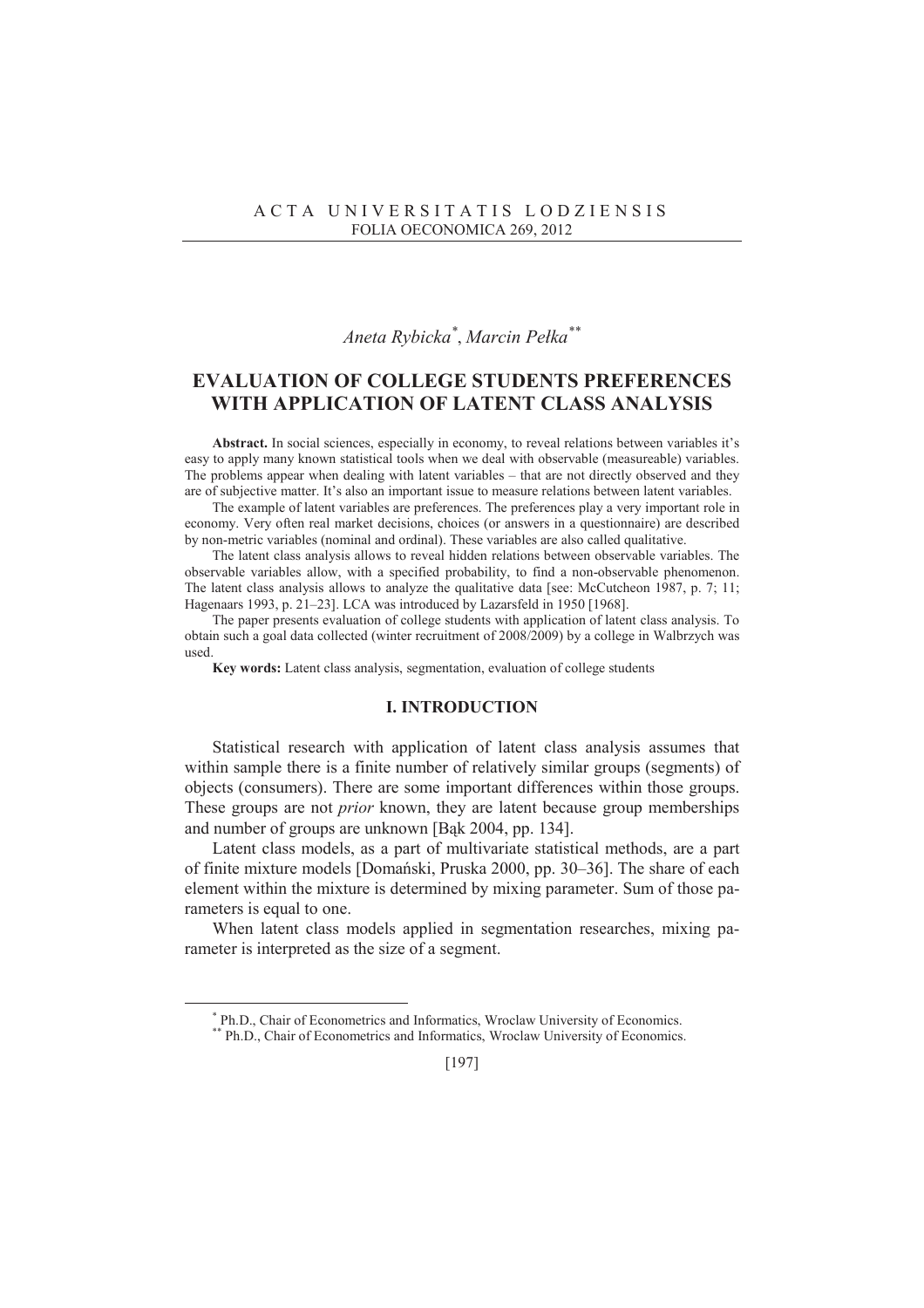Applications of latent class models and latent class regression models (especially in satisfaction surveys) are presented in: LaLonde S.M. [1996]; Colias J., Horn B., Wilkshire E. [2007]; Cooil B. et. al. [2007]; Hill N., Roche G., Allen R. [2007]; Allen D.R. [2004]. Other applications of latent class models are presented in: Shen J., Sakata Y., Hashimoto Y. [2006]; DeSarbo W. S., Ramaswamy V., Cohen S. H. [1995]; Moore W. L., Gray-Lee J., Louviere J. [1996], Green W. H., Hensher D. A. [2002], Pacifico D. [2009].

The paper presents evaluation of college students with application of latent class analysis. To obtain such a goal data collected (winter recruitment of 2008/2009) by a college in Walbrzych was used.

## **II. LATENT CLASS ANALYSIS**

Procedure of construction and estimation of a latent class model consists of following steps [Bąk 2004, pp. 134–135]:

 $\bullet$  determine the conditional distribution for the respondent,

• determine distribution for the respondent (non conditional) – it's the weighted sum of conditional distribution, where weights are estimated probabilities of respondents' segment membership,

• forming maximum likehood function  $-$  it's the product of individual distributions in condition that they are independent,

- model estimation (parameters, segments size),
- estimation of *posterior* probabilities of respondents segment membership.

Latent class models have some important formal properties, which are very important in segmentation [Bąk 2004, p. 141; Cameron, Trivedi 2005, p. 621–625]:

• they allow to identify segments (based on observed variables or dependent variable),

• they have one categorical latent variable (the number of categories is equal to the number of segments),

- $\bullet$  the estimated cluster membership is based on probabilities,
- observed variables can be either nominal, ordinal, interval or ratio,
- model can include concomitant and explanatory variables as well.

The goal of latent class analysis is to find the size of each latent class and the estimated probabilities of occurrence for each category of each variable, within particular latent class. Goodness of fit is typically tested by calculating a chi square value, based on actual versus fitted cell frequencies. It is of further interest to note that latent class analysis, unlike conventional factor analysis:

1. Avoid the computation of correlation measures, such as phi or the tetrachoric measure.

2. Does not assume linearity or even monotonicity of relationships among the qualitative variables.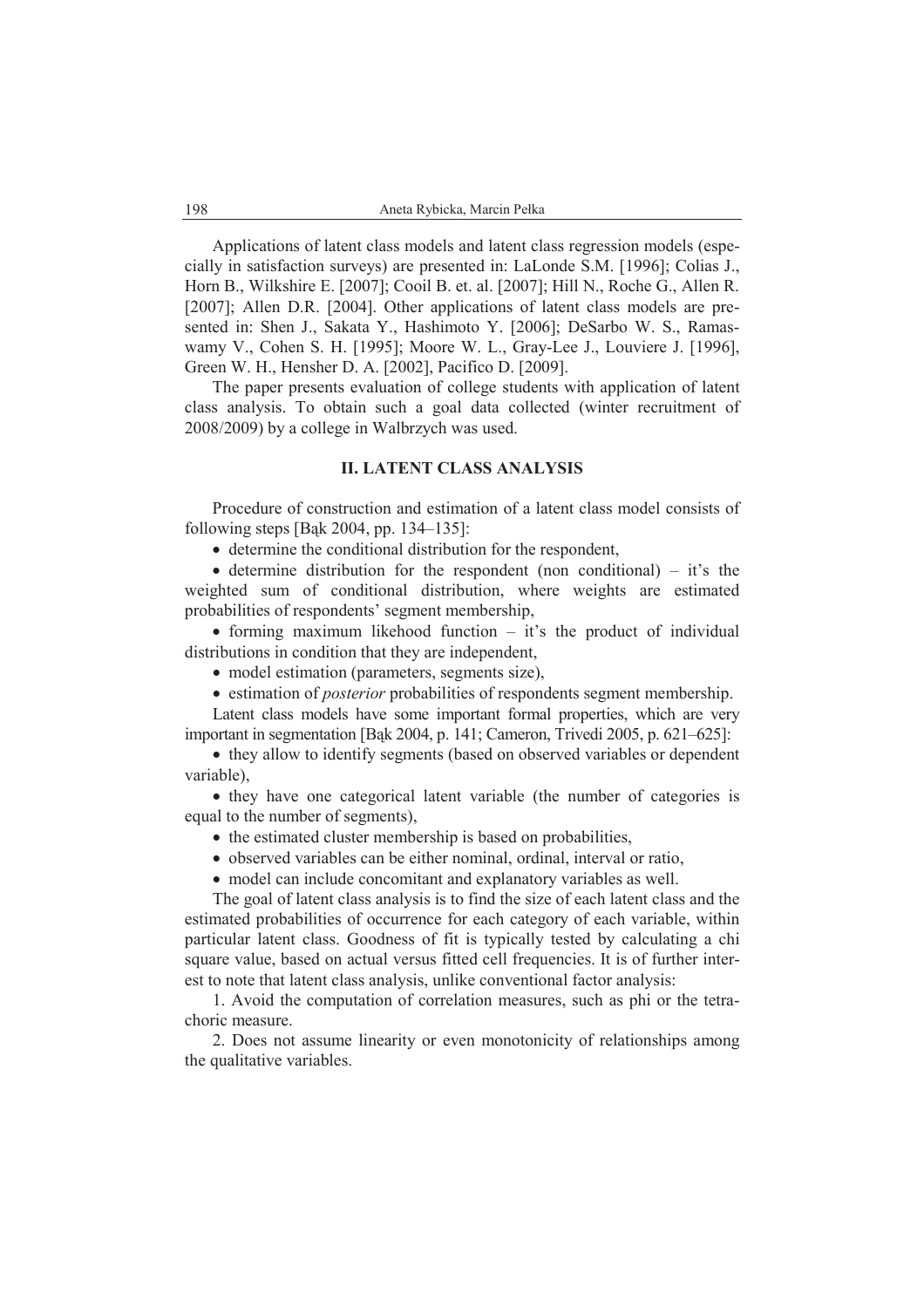3. Is not constrained to the use of pairwise associations. From a somewhat more philosophical viewpoint latent class analysis provides a perspective on "causality" via the local independence assumption. That is, under this view the association between two (or more) variables has been "explained" when their joint probability of occurrence within the latent class is a product of the respective marginals. In effect, this says that their partial correlation is zero, within the latent class [see: Green, Carmone, Wachspress 1976, s. 171–172].

There are three main types of latent class models [see: Magdison, Vermunt 2003, pp. 2]:

- x *Latent Class Cluster Models* (LCCM).
- x *Latent Class Factor Models* (LCFM).
- x *Latent Class Regression and Choice Models* (LCRM).

#### **III. ESTIMATION OF PARAMETERS**

The latent class model can be defined as follows [see: DeSarbo i Wedel 1994, Virens 2001]:

$$
f(\mathbf{y} | \mathbf{\Phi}) = \sum_{C=1}^{C} \pi_C f(\mathbf{y} | \mathbf{\theta}_C)
$$
 (1)

where:  $f(\mathbf{y} | \mathbf{\Phi})$  – function of observation distribution;  $\sum_{c=1}^{C}$  $\int_{c=1}^{\infty} \pi_c$  – distribution of non conditional probabilities which represents the membership to latent clusters;  $f(y | \theta_c)$  – function representing conditional distributions;  $\mathbf{\Phi} = (\pi, \theta)$  – all unknown model parameters;  $\theta_c$  – vector of unknown parameters for *c*-th cluster.

On the basis of the latent class model (equation 1) parameters of each segments are estimated with application of maximum likehood method. The maximum likehood function for a sample of *S* consumers can be defined as follows:

$$
L(\mathbf{y};\mathbf{\Phi}) = \prod_{s=1}^{S} f(y_s | \mathbf{\Phi}).
$$
 (2)

The estimation of function's parameters is done with application of Newton-Raphson or EM algorithm.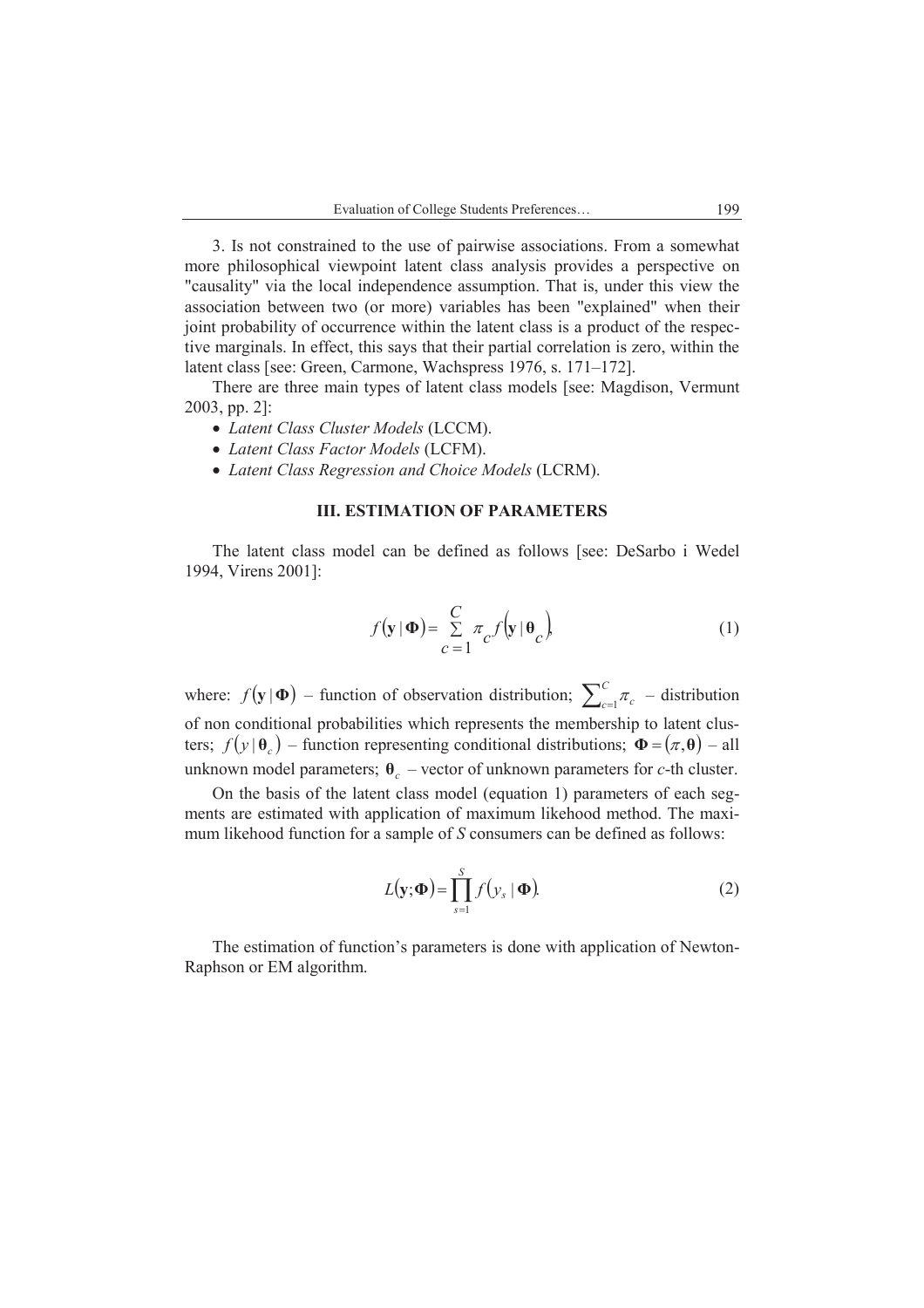### **IV. PREFERENCE ANALYSIS**

One of Walbrzych college schools asked their students, while winter 2008/2009 recruitment, to indicate the factors that had influence on choosing this school and specialization chosen. Students could choose one of following factors:

- $X_1$  place of learning,
- $X_2$  learning without a fee,
- $X_3$  good school opinion,
- $X_4$  additional courses without a fee,
- $X_5$  willingness to learn,
- $X_6$  need to raise qualifications,
- $X_7$  the possibility of postponing army service,
- $X_8$  the possibility of getting certificate of being a student.

The respondents indicated any number of factors that had influence on choice they have made by placing "X" next to the factor.

The **R** software allows to estimate latent class models with application of poLCA function from poLCA package. The poLCA package is designed to estimate latent class models with dichotomous and polytomous outcome variables, as well as models with covariates.

poLCA uses the assumption of local independence to estimate a mixture model of latent class models with application of multi-way tables. The number of clusters is specified by the user. Estimated parameters include the classconditional response probabilities for each manifest variable, the "mixing" proportions denoting population share of observations corresponding to each latent multi-way table, and coefficients on any class-predictor covariates, if specified in the model.

poLCA uses EM and Newton-Raphson algorithms to maximize the latent class model log-likelihood function. Depending on the starting parameters, this algorithm may only locate a local, rather than global, maximum.

The choice of number of clusters depends on values of AIC (Akaike Information Criterion) and BIC (Bayesian Information Criterion) functions [see: Kasprzyk 2009, p. 292–294]. The number of clusters is usually indicated by lowest value of BIC. Different number of cluster (from 2 up to 8) have been considered. Values of AIC, BIC,  $\chi^2$  (Pearson Chi-square goodness of fit statistic for fitted versus observed multiway tables) and  $G^2$  (Likelihood ratio/deviance statistic) for estimated model and number of clusters are presented in tab. 1.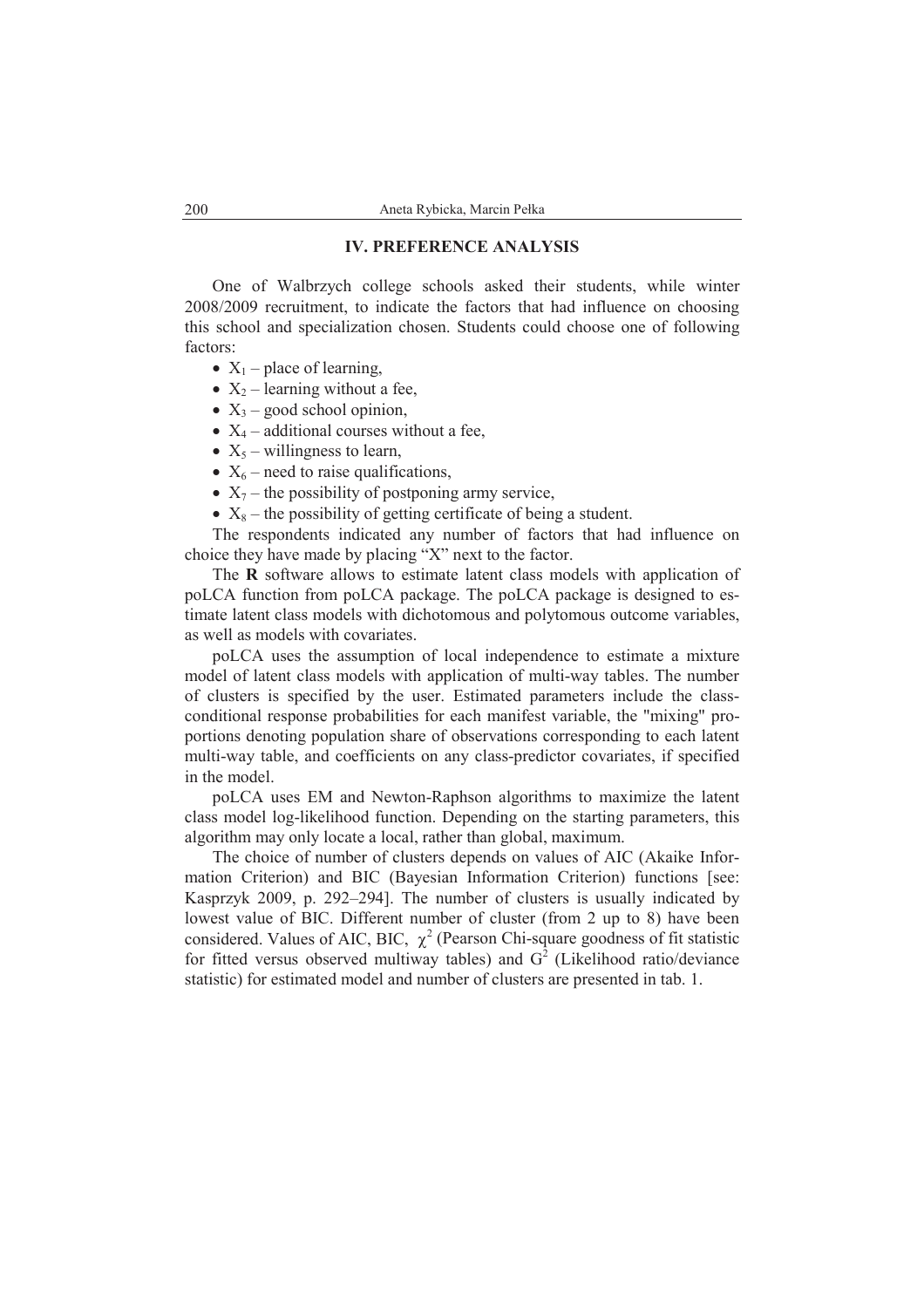| Crite-         | Number of clusters |         |         |         |         |         |         |         |  |
|----------------|--------------------|---------|---------|---------|---------|---------|---------|---------|--|
| rion           |                    |         |         |         |         |         |         |         |  |
| AIC            | 1927,54            | 1893.79 | 1888,13 | 1891,25 | 1900,26 | 1902,51 | 1905,95 | 1927,54 |  |
| <b>BIC</b>     | 1988,20            | 1986.57 | 2013,02 | 2048.26 | 2089,38 | 2123,75 | 2159,30 | 1988,20 |  |
| $\chi^2$       | 177.99             | 126,24  | 102,58  | 87,70   | 78,70   | 62.96   | 48.40   | 177,99  |  |
| G <sup>2</sup> | 291,57             | 211.22  | 149.37  | 131,21  | 102,25  | 73,04   | 44.29   | 291,57  |  |

Table 1. Choosing the number of clusters

Source: own computations.

The lowest value of BIC is reached for two clusters (the decision is the same when considering AIC).

| <b>Factor and estimated probabilities</b> |        |                          |        |  |  |  |  |  |
|-------------------------------------------|--------|--------------------------|--------|--|--|--|--|--|
| $$X_1$                                    |        | $\mathcal{S} \times_{2}$ |        |  |  |  |  |  |
| Pr(1)                                     | Pr(2)  | Pr(1)                    | Pr(2)  |  |  |  |  |  |
| class 1: $0.6088$                         | 0.3912 | class $1: 0.5005$        | 0.4995 |  |  |  |  |  |
| class 2: 0.1721                           | 0.8279 | class $2: 0.0000$        | 1.0000 |  |  |  |  |  |
| class $3: 0.6522$                         | 0.3478 | class 3: 0.4304          | 0.5696 |  |  |  |  |  |
| $X_3$                                     |        | $X_4$                    |        |  |  |  |  |  |
| Pr(1)                                     | Pr(2)  | Pr(1)                    | Pr(2)  |  |  |  |  |  |
| class 1: 0.6911                           | 0.3089 | class 1: 0.9054          | 0.0946 |  |  |  |  |  |
| class 2: 0.1954                           | 0.8046 | class $2: 0.0132$        | 0.9868 |  |  |  |  |  |
| class $3: 0.7296$                         | 0.2704 | class 3: 0.9213          | 0.0787 |  |  |  |  |  |
| $X_5$                                     |        | $X_6$                    |        |  |  |  |  |  |
| Pr(1)                                     | Pr(2)  | Pr(1)                    | Pr(2)  |  |  |  |  |  |
| class $1:1.0000$                          | 0.0000 | class 1: $0.5847$        | 0.4153 |  |  |  |  |  |
| class $2:0.0384$                          | 0.9616 | class $2: 0.8670$        | 0.1330 |  |  |  |  |  |
| class $3:0.0000$                          | 1.0000 | class $3:0.9587$         | 0.0413 |  |  |  |  |  |
| $X_7$                                     |        | $X_8$                    |        |  |  |  |  |  |
| Pr(1)                                     | Pr(2)  | Pr(1)                    | Pr(2)  |  |  |  |  |  |
| class 1: $0.9047$                         | 0.0953 | class 1: $0.6902$        | 0.3098 |  |  |  |  |  |
| class $2:1.0000$                          | 0.0000 | class $2: 0.9200$        | 0.0800 |  |  |  |  |  |
| class $3:0.9948$                          | 0.0052 | class $3:0.8972$         | 0.1028 |  |  |  |  |  |

Table 2. Estimated probabilities for answers 1 and 2

Highest values are bolded.

Source: own computation.

Pr  $(1)$  in tab. 2 is a probability that factor was chosen. Pr  $(2)$  is a probability that factor was not chosen by college students.

Estimated class population shares are following: 0.1601 for cluster 1, 0.1039 – cluster 2 and 0.736 – cluster 3. Predicted class memberships (by modal posterior probabilities) for these clusters are: 0.1603 for cluster 1, 0.1183 for cluster 2 and 0.7214 for cluster 3.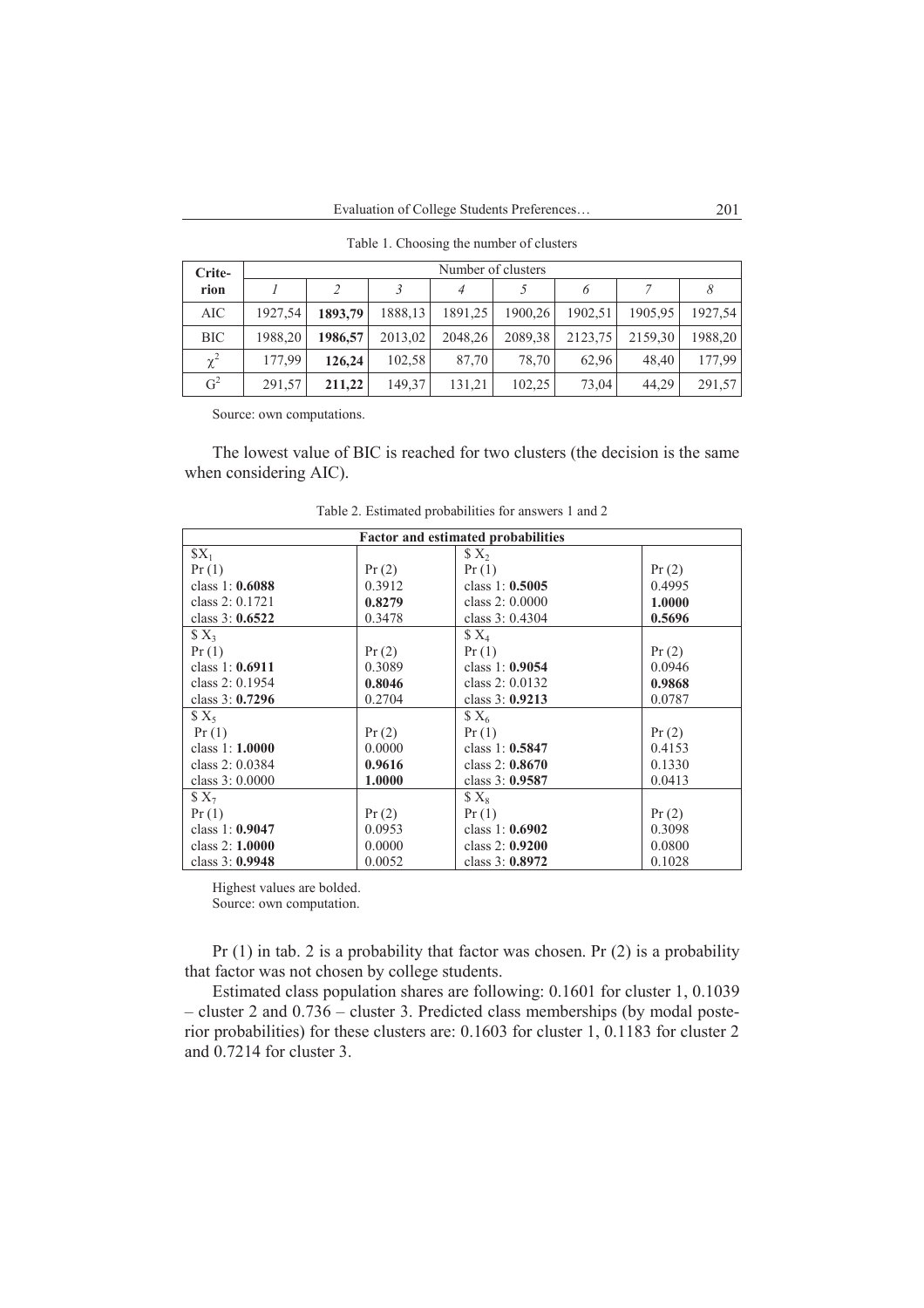Number of observations in estimated model is equal to 262, the number of estimated parameters reached 26, residual degrees of freedom 229. Maximum log-likehood is equal to 920.8976.

#### **V. FINAL REMARKS**

Latent class analysis allowed to detect an unknown structure of three classes of students (participants) of Walbrzych college school. The largest class shares are estimated for class 3 – representing 73.6 of the population. Taking into account the probability distribution of responses according this class the biggest role in the choice of school were: learning without a fee, willingness to learn, need to raise qualifications, the possibility of postponing army service.

Latent class analysis can be a useful tool to detect and study consumer preferences. The **R** software allows an easy and efficient estimation of latent class model with dichotomous and polytomous outcome variables as well as latent class models with covariates

#### **BIBLIOGRAPHY**

- Allen D.R (2004), *Customer satisfaction research management*, Quality Press, Milwaukee.
- Bąk A. (2004), *Dekompozycyjne metody pomiaru preferencji w badaniach marketingowych*. Wyd. AE we Wrocáawiu, Wrocáaw.
- Cameron A. C., Trivedi P. K. (2005), *Microeconometrics. Methods and Applications,* Cambridge University Press, New York.
- Colias J., Horn B., Wilkshire E. (2007), *Improving customer satisfaction and loyalty with timeseries cross-sectional models*, [URL:] www.decisionanalyst.com.
- Cooil B., Keiningham T.L., Aksoy L., Hsu M. (2007), *A longitudinal analysis of customer satisfaction and share wallet: Investigating the moderating effect of customer characteristics*, ``Journal of Marketing``, Vol. 71, No. 1, s. 67–83.

DomaĔski C., Pruska K. (2000), *Nieklasyczne metody statystyczne*, PWE, Warszawa.

- DeSarbo W. S., Ramaswamy V., Cohen S. H. [1995], *Market Segmentation With Choice-Based Conjoint Analysis*, Maketing Letters, 6, 137–148.
- DeSarbo M., Wedel W.S. (1994), *A review of recent developments in latent class regression models.* [In:] R.P. Bagozzi, (Ed.), *Advanced Methods of Marketing Research*, Blackwell Publishers, Cambridge, pp. 352–388
- Green P.E., Carmone F.J., Wachspress D.P., *Consumer segmentation via latent class analysis*, "Journal of consumer research" 3, pp. 170–174.
- Green W. H., Hensher D. A. [2002], *A latent class model for discrete choice analysis: contrast with mixed logit*, Institute of transport Studies, Working Paper, [URL:] pages.stern.nyu.edu.
- Hill N., Roche G., Allen R. (2007) ,*Customer satisfaction: The customer experience through the customer's eyes*, Cogent Publishing, London.
- Kasprzyk I. (2009), Wykorzystanie konfiguracyjnej analizy częstości w analizie klas ukrytych, PN UE we Wrocławiu nr 51, pp. 36–45.
- LaLonde S.M. (1996), *Key driver analysis latent class regression*, Proceedings of the Survey Research Methods Section, American Statistical Association, s. 474–478 [URL:] www.amstat.org.